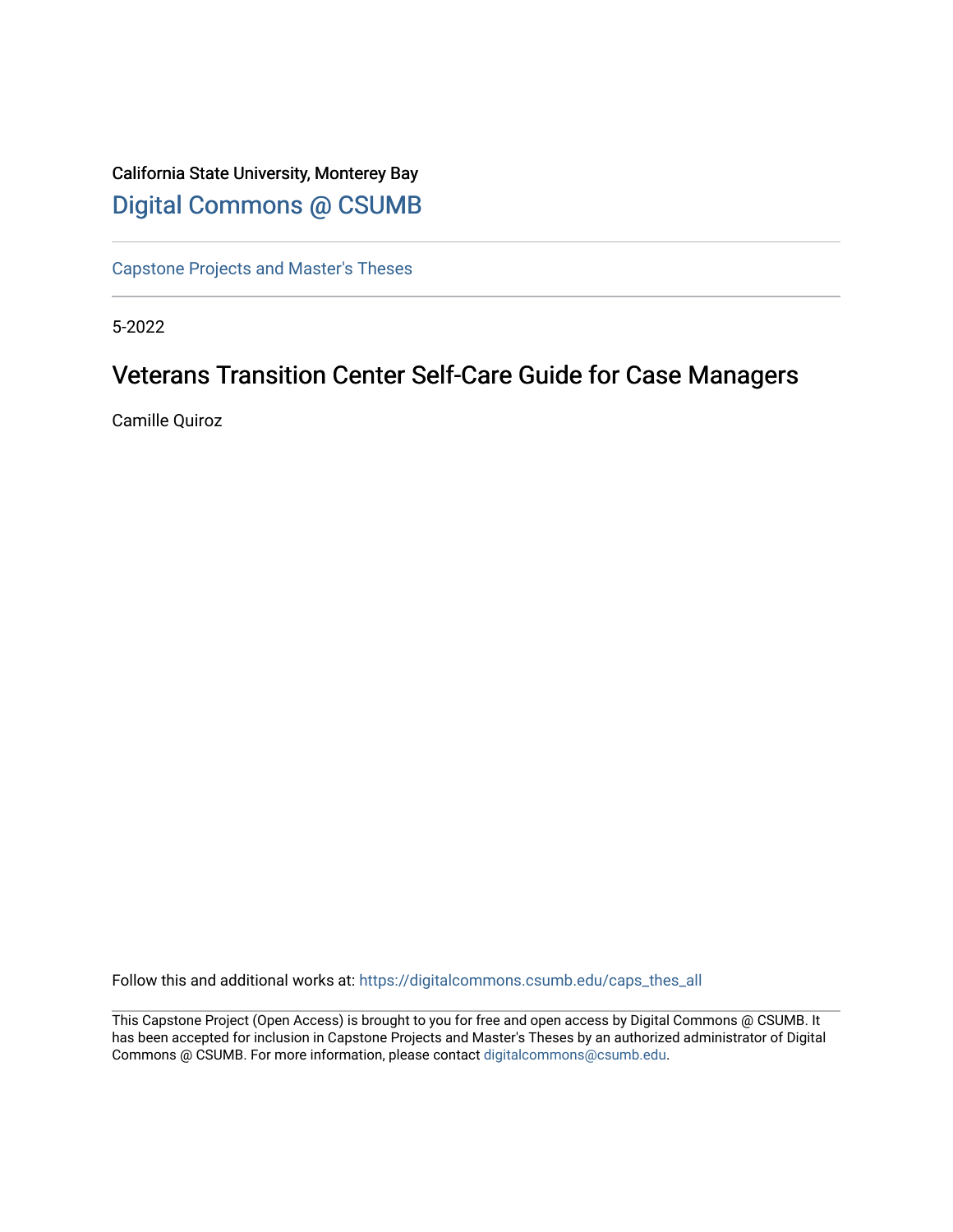Veterans Transition Center Self-Care Guide for Case Managers

Camille Quiroz

Veterans Transition Center, Mr. Bobby Merritt

Collaborative Health & Human Services

Department of Health Human Services and Public Policy

California State University Monterey Bay

May 13, 2022

## Author Note

Camille Quiroz, Department of Health Human Services and Public Policy, California State University Monterey Bay. This research was supported by the Veterans Transition Center. Correspondence concerning this report should be addressed to Camille Quiroz, California State University Monterey Bay, 100 Campus Center, Seaside, CA, 93955. Contact: [caquiroz@csumb.edu](mailto:caquiroz@csumb.edu)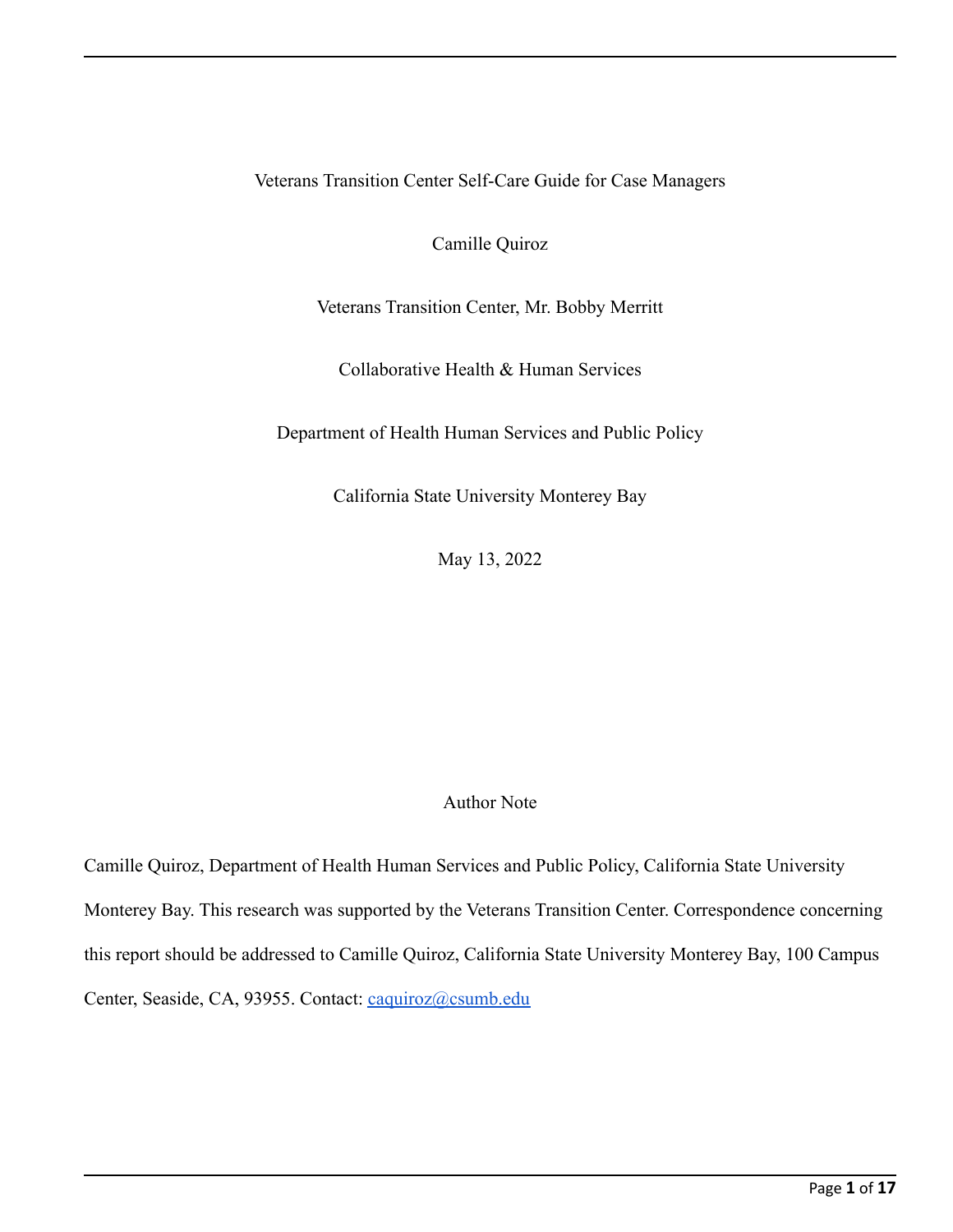## **Final Capstone Project Title and Abstract**

Veterans Transition Center Self-Care Guide for Case Managers

#### **Abstract**

The Veterans Transition Center provides transitional housing for homeless veterans in Monterey County and assists veterans in increasing their self-sufficiency. This project was completed within the Permanent Supportive Housing Program, which provides housing for up to two years. At the macro level, case managers and social workers experience work burnout earlier in their careers due to a lack of mental health support. The VTC currently has no established mental health support system for case managers. This project is an educational intervention designed to increase the case managers' awareness of mental health and the importance of self-care by providing resources in a physical and online guide. It will also include mental health assessment tools for the case managers who develop second hand trauma. Findings include that self-care is embedded in the lives of the case managers in small or large ways. A recommendation for the agency is to create a self-care and mental health workshop to go with the guide.

## **Keywords:** *social work, case management, mental health, awareness*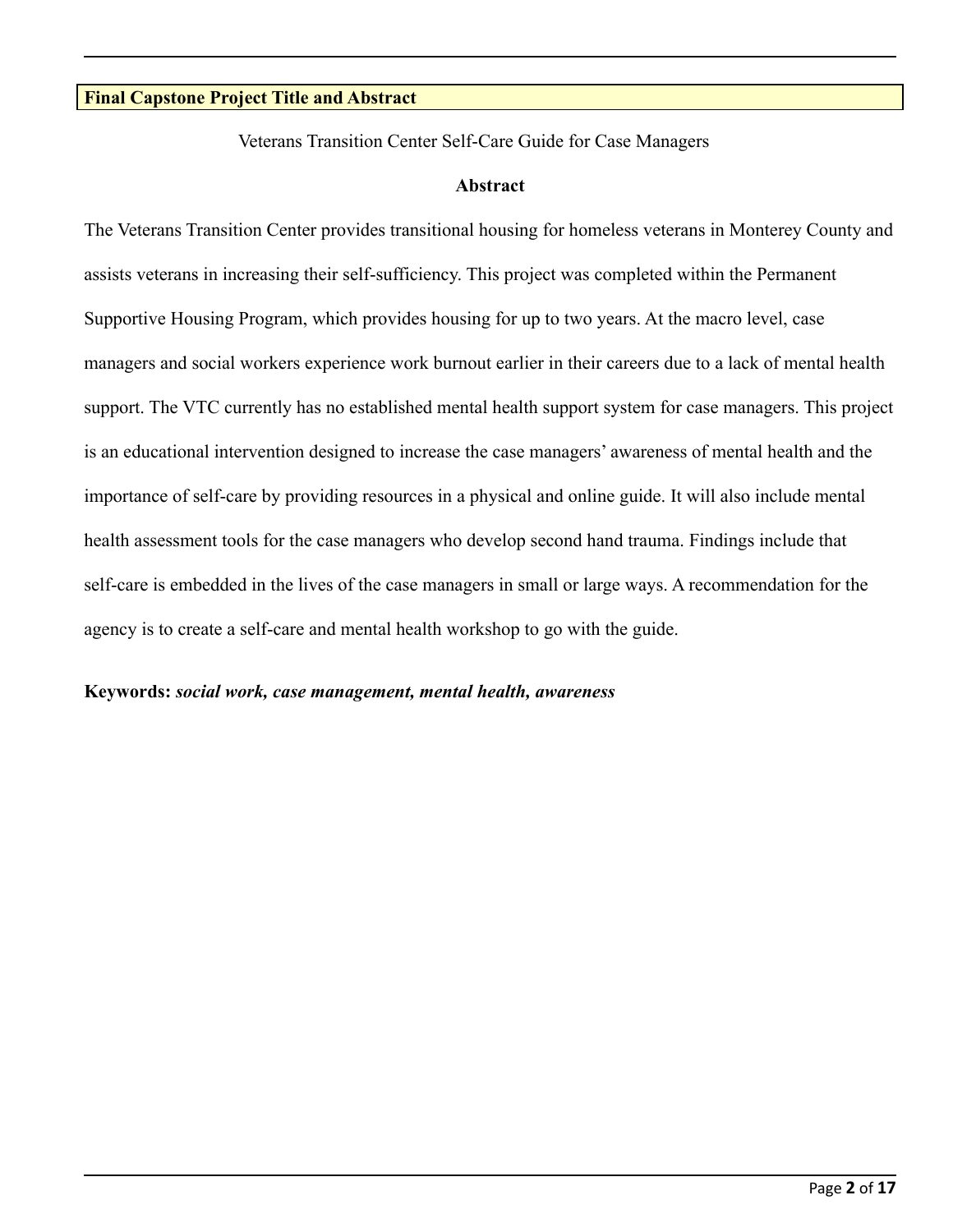## **Agency Information and Partnering Organizations**

The Veterans Transition Center (VTC) is a  $501(c)(3)$  non-profit organization that serves the homeless veteran population in Monterey County by supplying housing and other resources for veterans. The mission of the VTC is to "empower veterans to move from crisis to self-sufficiency". The vision started in 1994 when the Vietnam Veterans of Monterey County purchased Martinez Hall. The program was initiated by the McKinney-Vento Act of 1987, which gave priority housing to veterans, youth, and families (VTC, 2021).

There are four different housing programs within the agency. Emergency Housing (ERS) has a 90-day stay period, during which time the ERS case manager works with the client towards acquiring stable housing. If the resident cannot find housing, they have the opportunity to enter the Grant Per Diem (GPD) program, which provides service-intensive housing, including clinical care and weekly meetings with a case manager. The residents can stay for up to two years while completing their goals. If the client has family, they are able to stay in the units with them. The Permanent Supportive Housing (PSH) program offers permanent support for two years. They are able to stay through the Department of Housing and Urban Development Veterans Assistance for Supportive Housing (HUD-VASH). Finally, the Long Term Offender Reentry Program (LTORP) is for veteran prisoners who are being released from prison, and it provides case management services that go with their parole. The selection progress is lengthy and thorough. This capstone project is located within the PSH program.

The VTC partners with other agencies around Monterey and Santa Cruz counties. A few in-county agencies include Veterans Affairs (VA), which provides services for veterans; Housing Urban Development (HUD) provides housing services for low-income people; and the Monterey Salinas Transit (MST), which provides public transportation for Monterey County.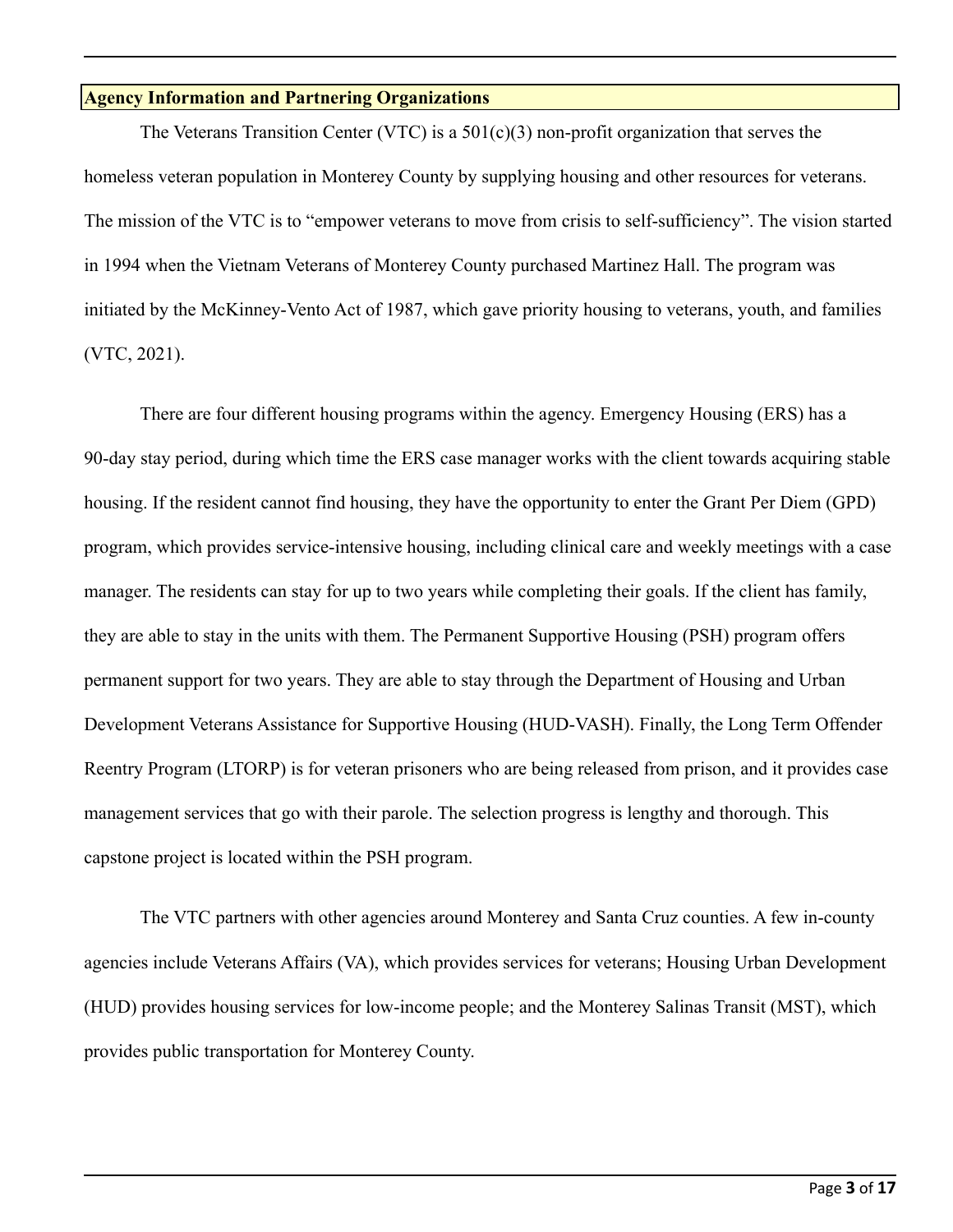## **Communities Served: Demographic Profile and Needs Analysis**

#### **Demographic Profile**

While the VTC primarily serves homeless veterans in Monterey and Santa Cruz counties, they also offer case management services to veterans who are housed locally or who are from other counties. The only requirement is to be a veteran. Discharge status is not taken into consideration in the intake process according to the information my mentor passed on.

The client demographic is predominantly male, with women making up about 0.04% of the population (VTC, 2021). The female demographics do not drastically change because there are only six female beds available at all times. All ethnicities are served; however, the clients are primarily White or African-American. An average of 90% of the population reports being 50 years old and older (VTC, 2021).

Each program has a different number of clients. Permanent Supportive Housing currently houses 16 men and the Grant Per Diem houses 52 men and six women. The LTORRP program is constantly growing; it is currently at 29 men. Emergency Housing varies depending on the need; it can house ten men at any time.

The primary issues the veterans face are homelessness, substance abuse, physical health, and mental health issues. The population of veterans in Monterey County is sizable due to the multiple bases stationed throughout the county, such as the Presidio of Monterey/Defense Language Institute, the Naval Postgraduate School, the Coast Guard Academy, and Fort Hunter Liggett Army Base. Due to the number of military installations, a new VA clinic was built in Marina directly across from the VTC building to serve veterans and active-duty military personnel. The new clinic has become one of VTC's critical assets. Before, the agency would transport their clients to the VA clinic in Palo Alto, an expensive resource. However, now the agency can take the clients to the clinic in Marina, which saves an extensive amount of money and resources on gas and bus transportation (VTC, 2021).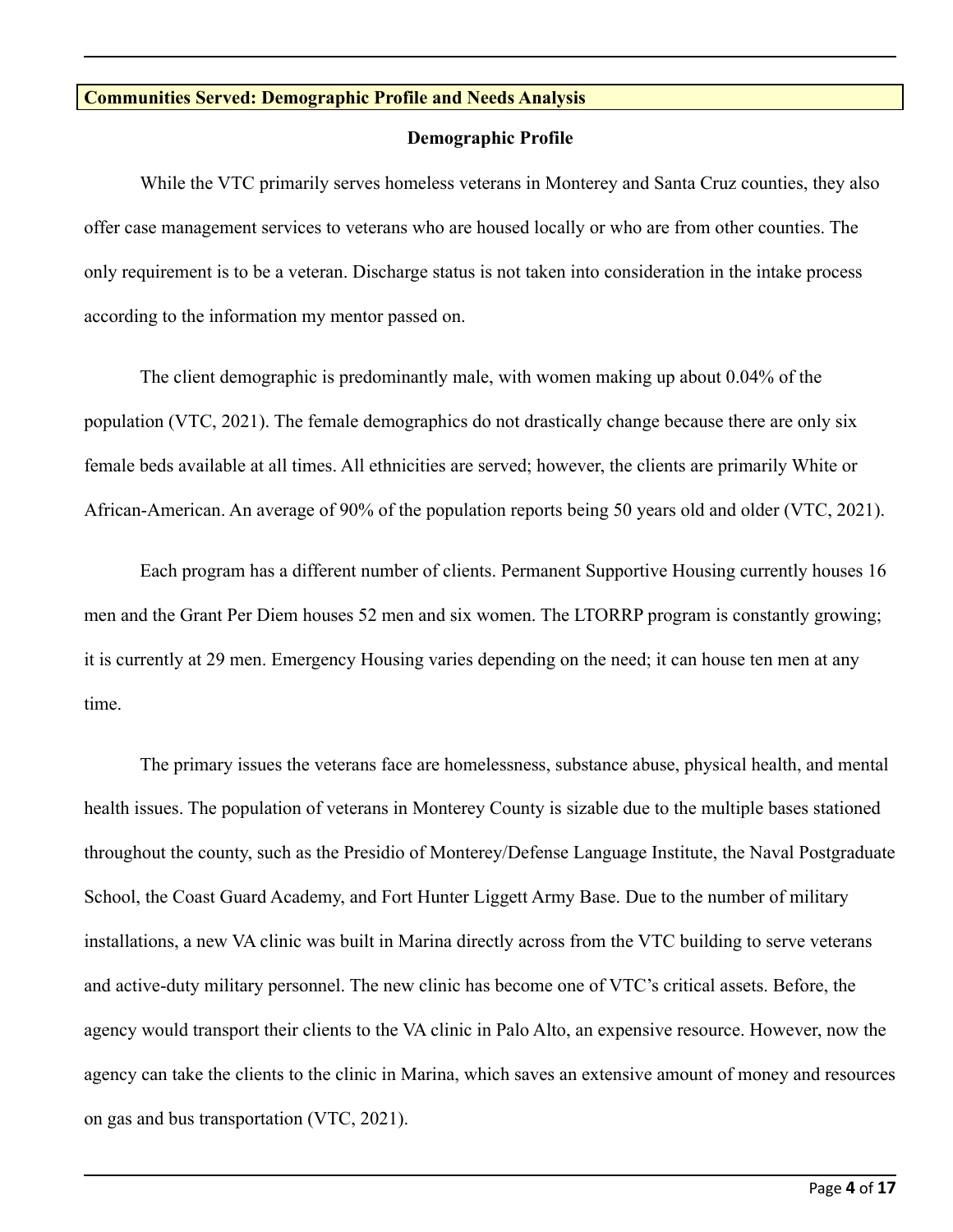## **Capstone Project Description & Justification**

#### **Project Description and Justification**

The project is an educational intervention that includes information on self-care and mental health in a (physical) manual format that is kept in the office to make it accessible to all the case managers, both continuing and new hires. This resource includes topics such as mental health, work burnout, and self-care. It is a living document that allows ongoing additions and adjustments for different self-care and mental health support activities, such as a module for evaluating stress.

The stakeholders are the case managers, the agency, and the clients. The agency and case managers had an interest in this project because the resource includes a plan for establishing a basis for a mental health support system.

The primary purpose is to establish a stable mental health support system for the case managers. The long-term goal is for the information to help the case managers understand the importance of their mental health more.

The agency benefits from establishing a mental health support system. By supporting the case managers and their health, a better quality of services will be given to the clients leading to an improvement in the agency overall.

#### **Problem Model and Analysis**

At the VTC, there is no established mental health support system for case managers. This affects the case managers themselves, the clients receiving the care, and the agency dealing with the repercussions of the case managers' acts. The health issue is seen at a macro level, with social workers and case managers experiencing work burnout from lack of mental health support. The cause and effect chain is the same at the macro-level as it is at the micro-level. The clients, the agency, and the workers are the ones that face the consequences.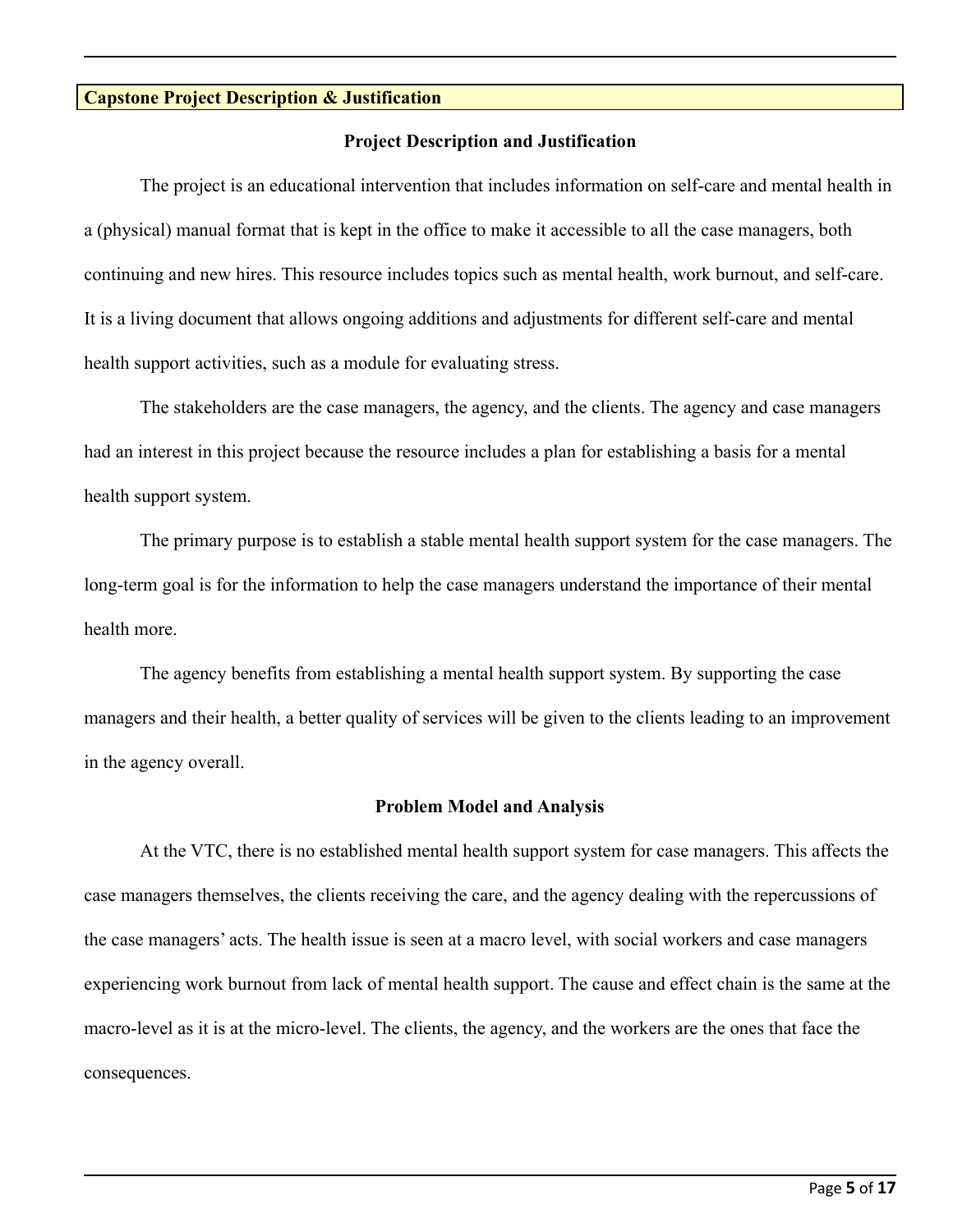Since the start of the pandemic, the VTC has seen an influx of cases and more people coming into the office for resource connections. As a result, the number of cases per case manager has increased, creating more stress. There are currently no tools or resources for case managers to refer to during stressful times, such as a client's passing. Within the past six months, there have been two client deaths, with no procedure to follow afterward.

The contributing factors to the problem include lack of mental health assistance and work burnout. The increase in stress affects the agency and the clients. The pressure from the work environment leads to long-term effects on their mental and physical health (Ji et al., 2011). If the case managers are not healthy in all aspects, they cannot successfully assist the community. The consequences of not addressing this problem include higher stress levels in case managers, which leads to illnesses and thus the inability to assist the community successfully.

According to the Oxford University Press (2011), social workers and case managers will experience work burnout earlier in their careers. The early burnout is due to the intensity of the cases they handle in their career lives. A contributing factor to the problem is the lack of resources and support systems for the social workers and case managers. This includes a lack of accommodations when they experience mental health issues.

The case manager's health will worsen by not creating support systems. The lack of support leads case managers to leave their jobs for their health. As a result, the need for case managers, especially in the public sector, will keep increasing. This will also have an impact on the agency because they would constantly be rotating case managers leading to a lack of stability for the clients. There is a one-to-two-month timeline while looking for a replacement, so the other case managers' caseload grows during this time leading to more stress.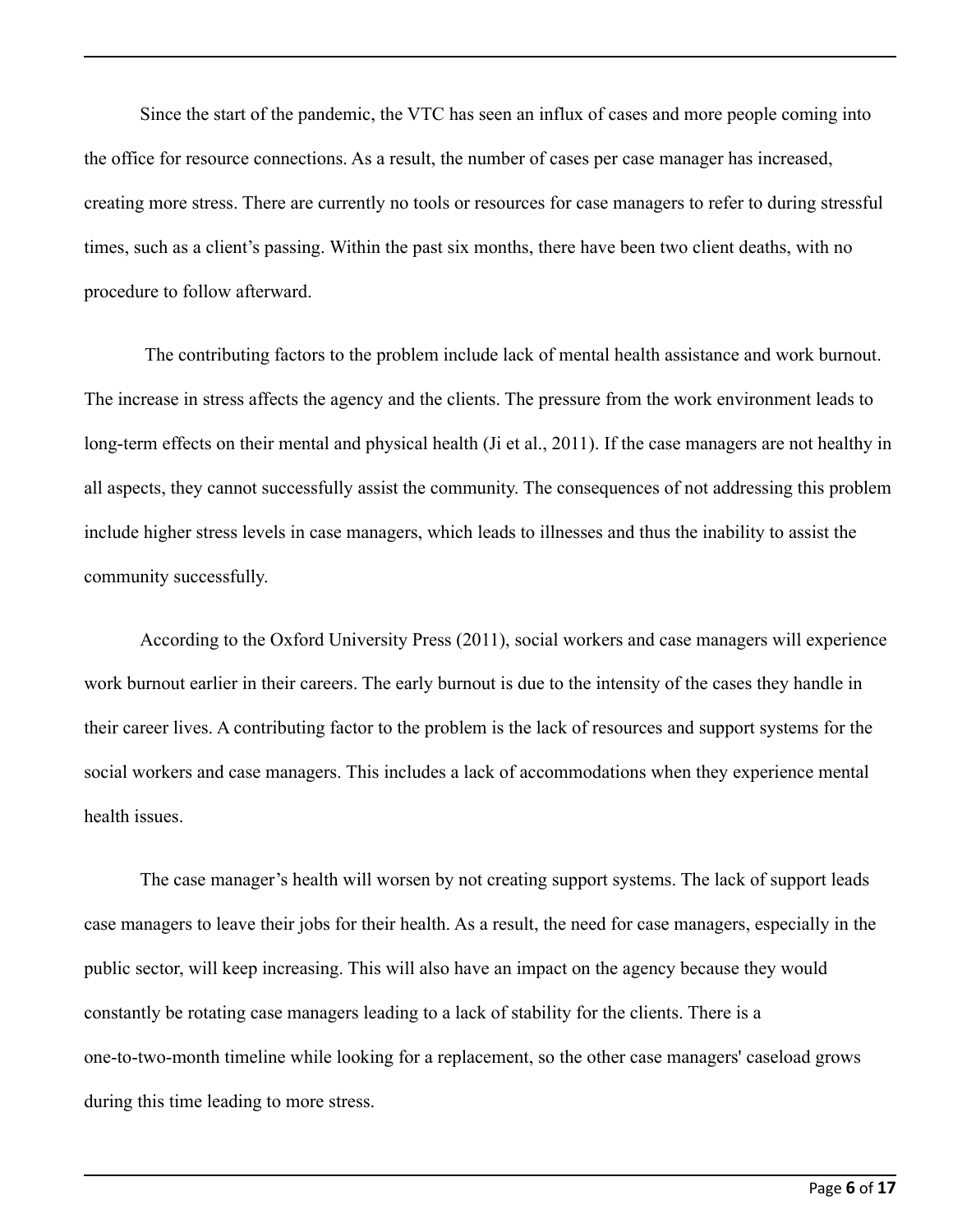| <b>Figure 1. Problem Model Template</b>                                                                       |                                                                                                         |                                                                                                               |  |  |  |  |
|---------------------------------------------------------------------------------------------------------------|---------------------------------------------------------------------------------------------------------|---------------------------------------------------------------------------------------------------------------|--|--|--|--|
| <b>CONTRIBUTING FACTORS TO</b><br><b>AGENCY PROBLEM</b>                                                       | <b>AGENCY-SPECIFIC</b><br>"MICRO-LEVEL"<br><b>PROBLEM STATEMENT</b>                                     | <b>CONSEQUENCES TO</b><br><b>AGENCY/CLIENTS IF PROBLEM IS</b><br><b>NOT ADDRESSED</b>                         |  |  |  |  |
| Case managers are experiencing an<br>overwhelming amount of cases.                                            | There is no established<br>mental health support                                                        | The case managers will not be able to<br>assist the community successfully.                                   |  |  |  |  |
| There are currently no tools/<br>resources for the case manager's<br>mental health.                           | system for case managers<br>at the VTC.                                                                 | Case managers will experience higher<br>levels of stress in their lives.                                      |  |  |  |  |
| There is no procedure in place to<br>follow after a client's death.                                           |                                                                                                         | The stress will have long-term effects on<br>their mental and physical health.                                |  |  |  |  |
| <b>CONTRIBUTING FACTORS TO</b><br><b>BROADER PROBLEM</b>                                                      | <b>BROADER</b><br>"MACRO-LEVEL"<br><b>HEALTH OR SOCIAL</b><br><b>PROBLEM STATEMENT</b>                  | <b>CONSEQUENCES TO SOCIETY IF</b><br>PROBLEM IS NOT ADDRESSED                                                 |  |  |  |  |
| There is a lack of resources and<br>support systems for the case<br>managers/ social workers (Seth,<br>2019). | Too many case managers<br>and social workers<br>experience work burnout<br>earlier in their careers due | Social workers and case managers quit<br>their jobs earlier in their careers than<br>other professionals.     |  |  |  |  |
| There is a lack of accommodations<br>for case managers with mental<br>health issues (Seth, 2019).             | to the heavy caseloads.                                                                                 | Social workers and case managers are at<br>increased risk for negative mental and<br>physical health impacts. |  |  |  |  |
| Social worker caseloads are too<br>high to be reasonably managed<br>(Juda, 2021).                             |                                                                                                         | Agencies have difficulty filling social<br>worker and case manager positions.                                 |  |  |  |  |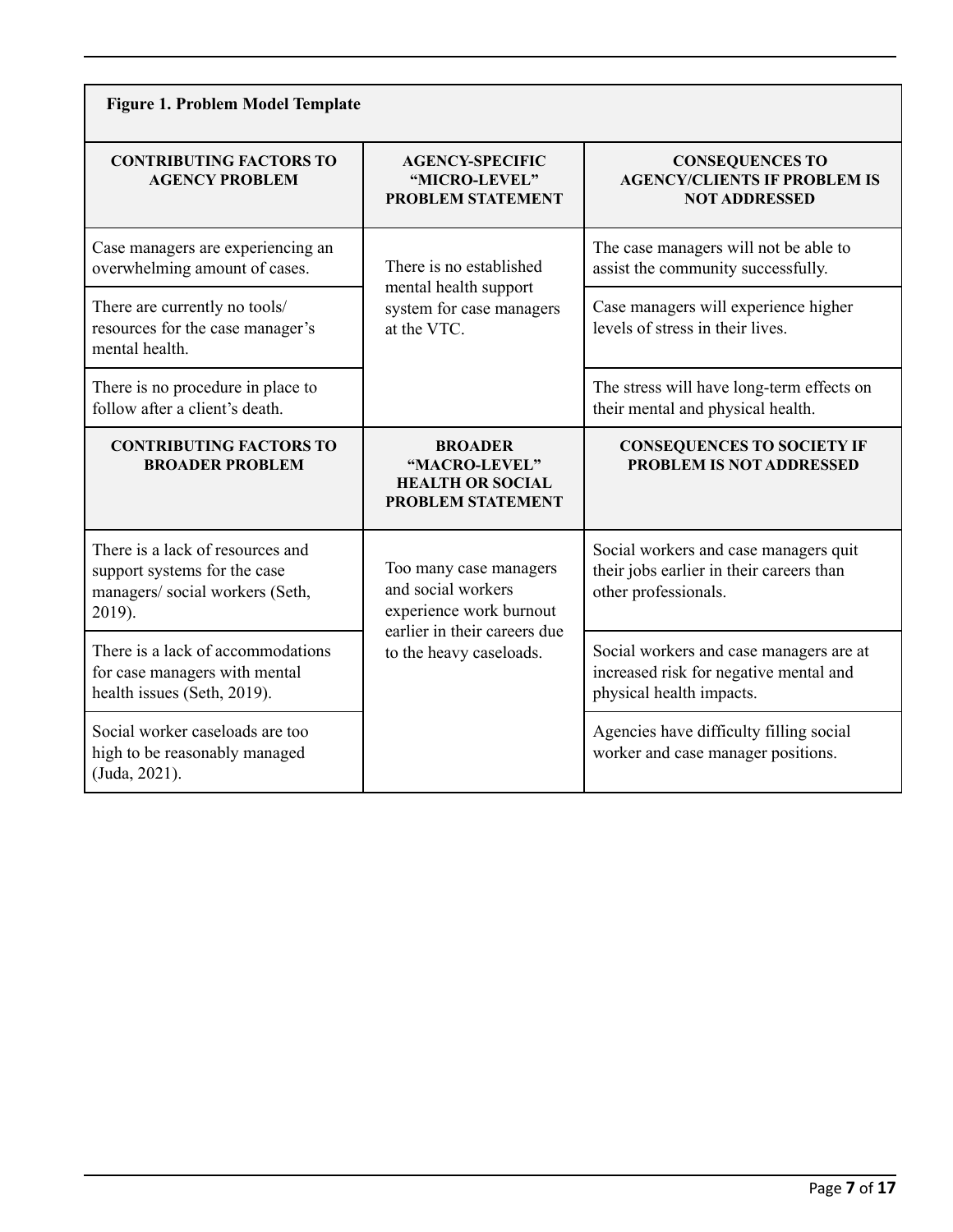#### **Project Implementation Plan and Scope of Work**

#### **Project Implementation Plan**

An educational intervention was implemented for self-care guidelines and mental health awareness for case managers within the organization to assist after mentally draining events that might occur in their personal lives and work lives. The educational intervention consisted of a binder that included different resources for the case managers to access and complete after a traumatic experience or if they are experiencing work burnout. A binder was the best implementation method for the project because it can be used for new case managers and in-office references. Information can be added or discarded as newer information comes in. Agencies often have guidelines written down for easy access for their workers.

In the newly revised NASW Code of Ethics (2021), an emphasis on professional and personal self-care was brought on due to the Covid-19 pandemic. The organization, much like others, has been experiencing new situations monthly since the start of the pandemic, so it is essential for the case managers to remember they must practice self-care.

Case managers gave input on the resources and modules. They were also the testers for the project. Mr. Merritt guided me and assisted me with the process. Mr. Merritt and the agency's program director reviewed the educational intervention for long-term implementation at the agency.

#### **Scope of Work and Timeline**

There were five phases in completing the capstone project. The first was selecting the project and submitting a draft implementation plan by the end of December. The second phase continued throughout the winter break to stay on track with the established timeline. The third phase focused on implementing the project components. The fourth phase focused on assessing the project's final products and the success of the intervention. The fifth phase focused on the final presentations and reporting at the end of the project period.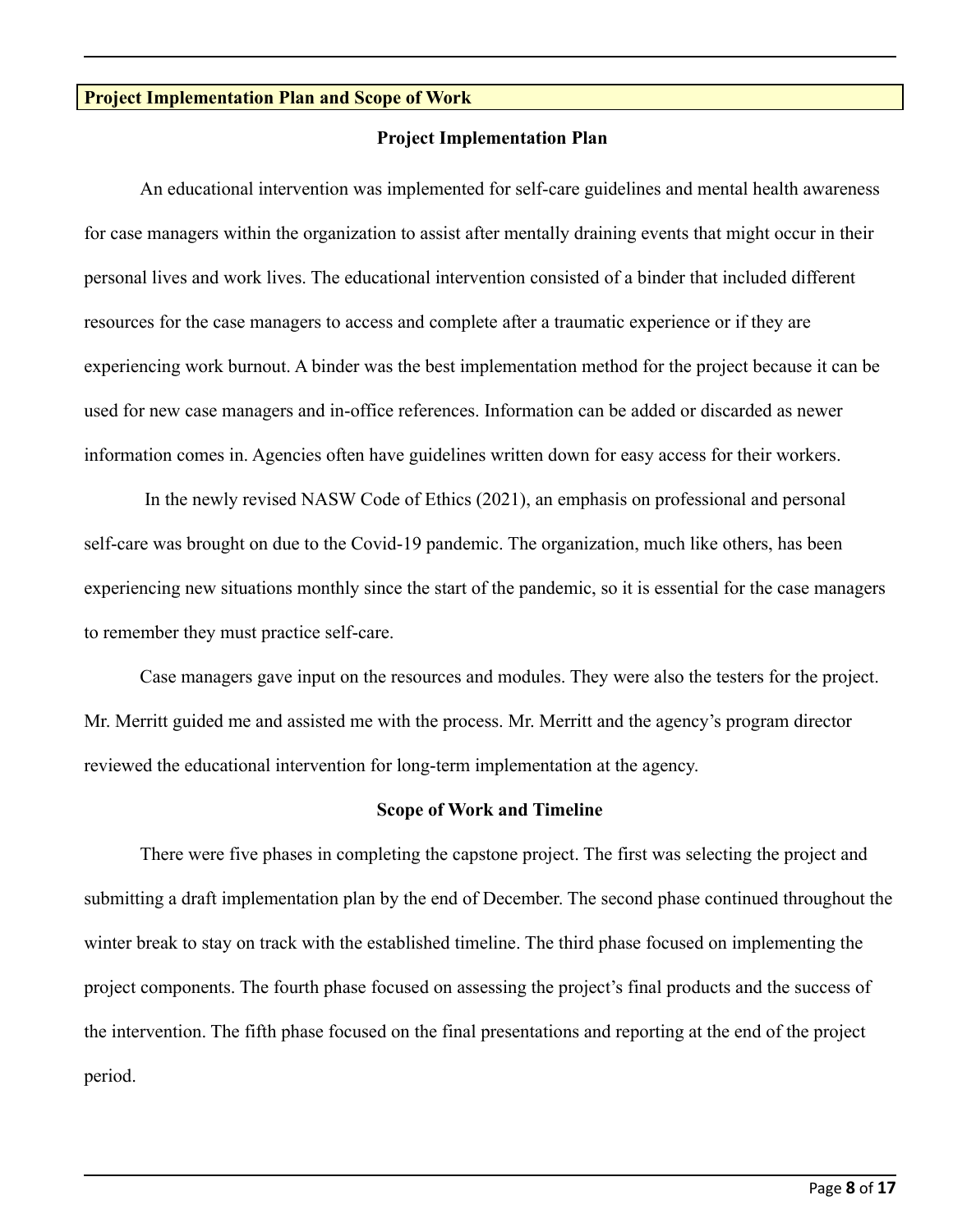| <b>Table 1. Scope of Work</b> |                                  |     |                                                                     |                                                                                                         |                                     |  |  |
|-------------------------------|----------------------------------|-----|---------------------------------------------------------------------|---------------------------------------------------------------------------------------------------------|-------------------------------------|--|--|
| <b>Phases</b>                 |                                  |     | <b>Activities</b>                                                   | <b>Deliverables</b>                                                                                     | <b>Timeline</b>                     |  |  |
| $\vert$ 1                     | Select<br>capstone<br>project    | 1.1 | Discuss capstone project ideas with<br>mentor and agency staff      | Generate a list of capstone project ideas.                                                              | Sept 2020                           |  |  |
|                               |                                  | 1.2 | Discuss capstone project ideas with<br>mentor and agency staff      | Submit a list of ideas and select a final<br>project option to mentor for<br>review/approval            | Oct 2020                            |  |  |
| 2                             | Plan project 2.1                 |     | Begin research on the type of project<br>and implementation methods | Submit draft ideas for project type and<br>activities to mentor for input.                              | Third week<br>of Dec.<br>2021       |  |  |
|                               |                                  | 2.2 | Develop preliminary first steps for<br>implementing the project     | Submit a draft implementation plan to<br>mentor for approval.                                           | End of<br>Dec. 2021                 |  |  |
| $\vert$ 3                     | Implement<br>project             | 3.1 | Start first draft of the project                                    | Develop first draft of the educational<br>intervention                                                  | Last week<br>Feb. 2022              |  |  |
|                               |                                  | 3.2 | Implement the final version of the<br>project                       | Present the final version of the<br>educational intervention to mentor.                                 | Last week<br>of Mar.<br>2022        |  |  |
|                               |                                  | 3.3 | Analyze binder                                                      | Present questionnaires to case managers<br>for completion about the educational<br>intervention.        | <b>Last Week</b><br>of Mar.<br>2022 |  |  |
| 4                             | Assess<br>project                | 4.1 | Analyze effectiveness of project                                    | Present a questionnaire to readers of the<br>educational intervention to assess the<br>overall project. | Last Week<br>of April<br>2022       |  |  |
| 5                             | Report on<br>project<br>findings | 5.1 | Prepare capstone presentation in the<br>selected format             | Present at Dress Rehearsal for grading.                                                                 | April 2022                          |  |  |
|                               |                                  | 5.2 | Final preparation for Capstone<br>Festival                          | Final Capstone Festival presentation!                                                                   | May 2022                            |  |  |
|                               |                                  | 5.3 | Complete reporting requirements                                     | Final agency and capstone reports.                                                                      | <b>May 2022</b>                     |  |  |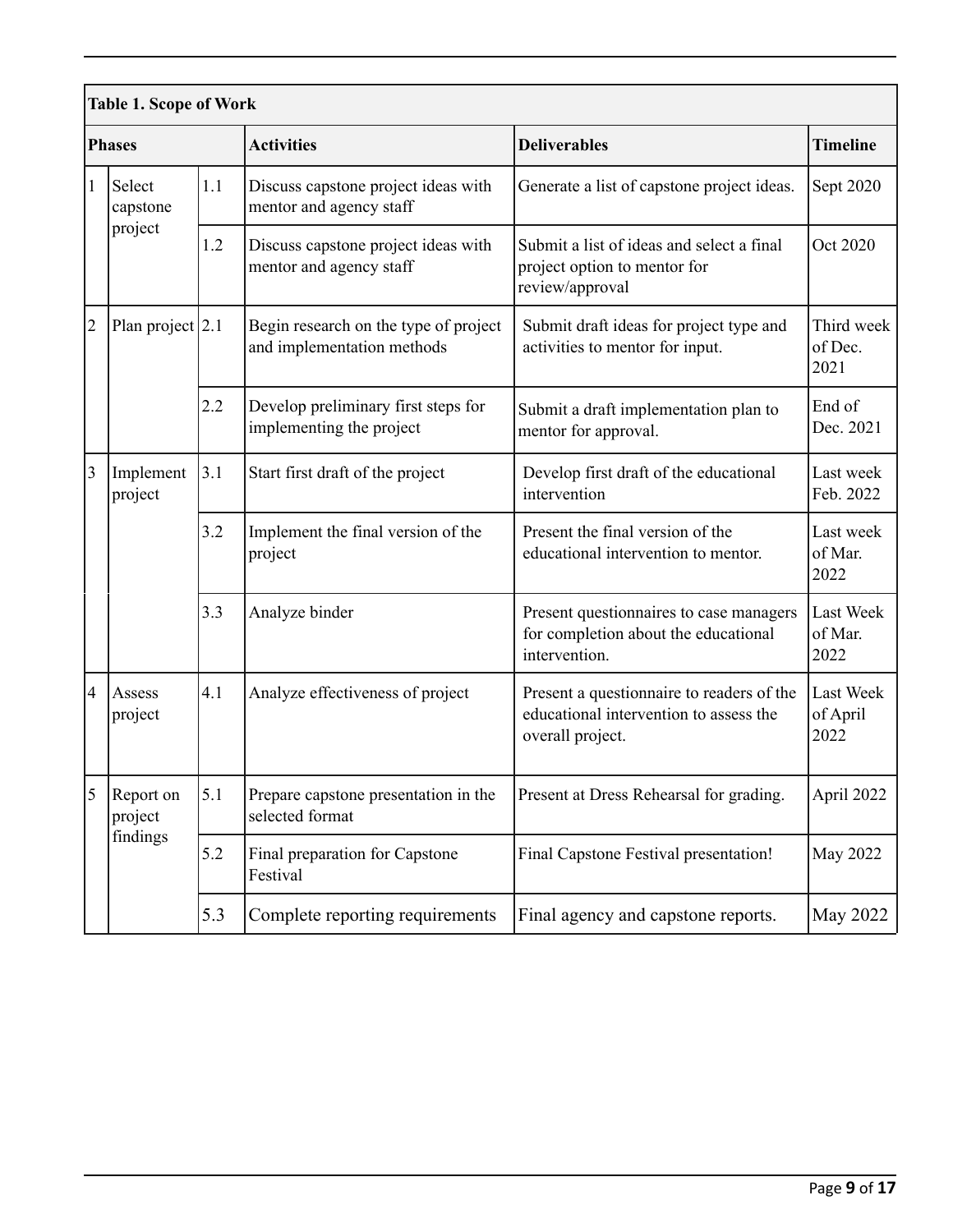#### **Project Assessment Plan**

## **Project Description**

The Veterans Transition Center Self-Care Guide is an educational intervention designed to increase awareness of mental health and the importance of self-care in case managers at the Veterans Transition Center (VTC) to reduce work burnout.

The micro-level problem addressed by the project is the lack of a mental health support system within the agency.

## **Expected Outcomes**

The main deliverable was a binder that is kept in the office (and an online version) that will contain resources and activities for mental health awareness and self-care for the case managers. The project was completed in the last week of April.

The short-term outcome was to increase awareness of the importance of self-care among case managers at the VTC. While the intermediate outcome was for the case managers to develop healthier mental health habits. The long-term desired outcome is to decrease the number of social workers that experience work burnout early in their career.

| <b>Short term outcome</b><br>(expected as a result of the<br>capstone project) | Intermediate outcome                   | Long-term<br>outcome/Impact                                           |
|--------------------------------------------------------------------------------|----------------------------------------|-----------------------------------------------------------------------|
| Increase awareness of the<br>importance of self-care<br>among case managers    | Develop better mental health<br>habits | Decrease work burnout<br>within the social work/case<br>manager field |

The case managers' increase in knowledge was used to assess the outcome measure of the project with questionnaires that were completed after the review of the educational intervention. The questionnaire was conducted in physical qualitative form, and evaluated the effectiveness of the overall project. The data collected from the developed questionnaires was to determine the effectiveness of the overall project. There were no concerns with the assessment portion of the project.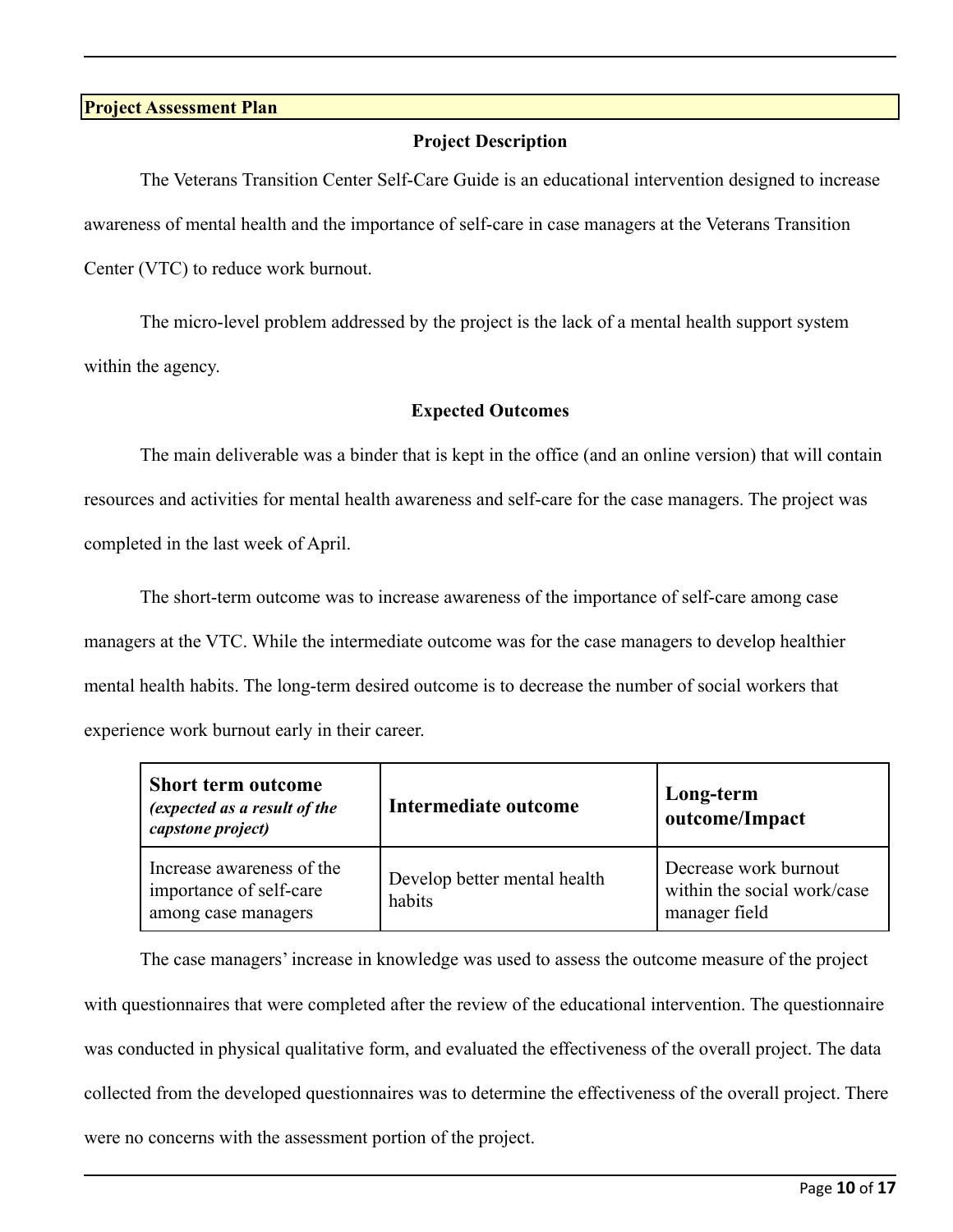## **Data Collection and Analysis**

To assess the outcome of the short-term goal, physical questionnaires that collected qualitative data were given to the case managers after the review of the educational intervention.

Two different questionnaires were created, one for the case managers and one for my mentor. The case manager's version focused on their knowledge of the content and mental health awareness. Since Mr. Merritt was my mentor at the agency and oversaw the project, his questionnaire focused on the assessment of the overall project.

The case manager staff is limited. As a result, longer timelines to complete the questionnaire were given. There were a total of seven questionnaires collected.

## **Conclusion**

There were no foreseeable issues with the assessment plan at the moment.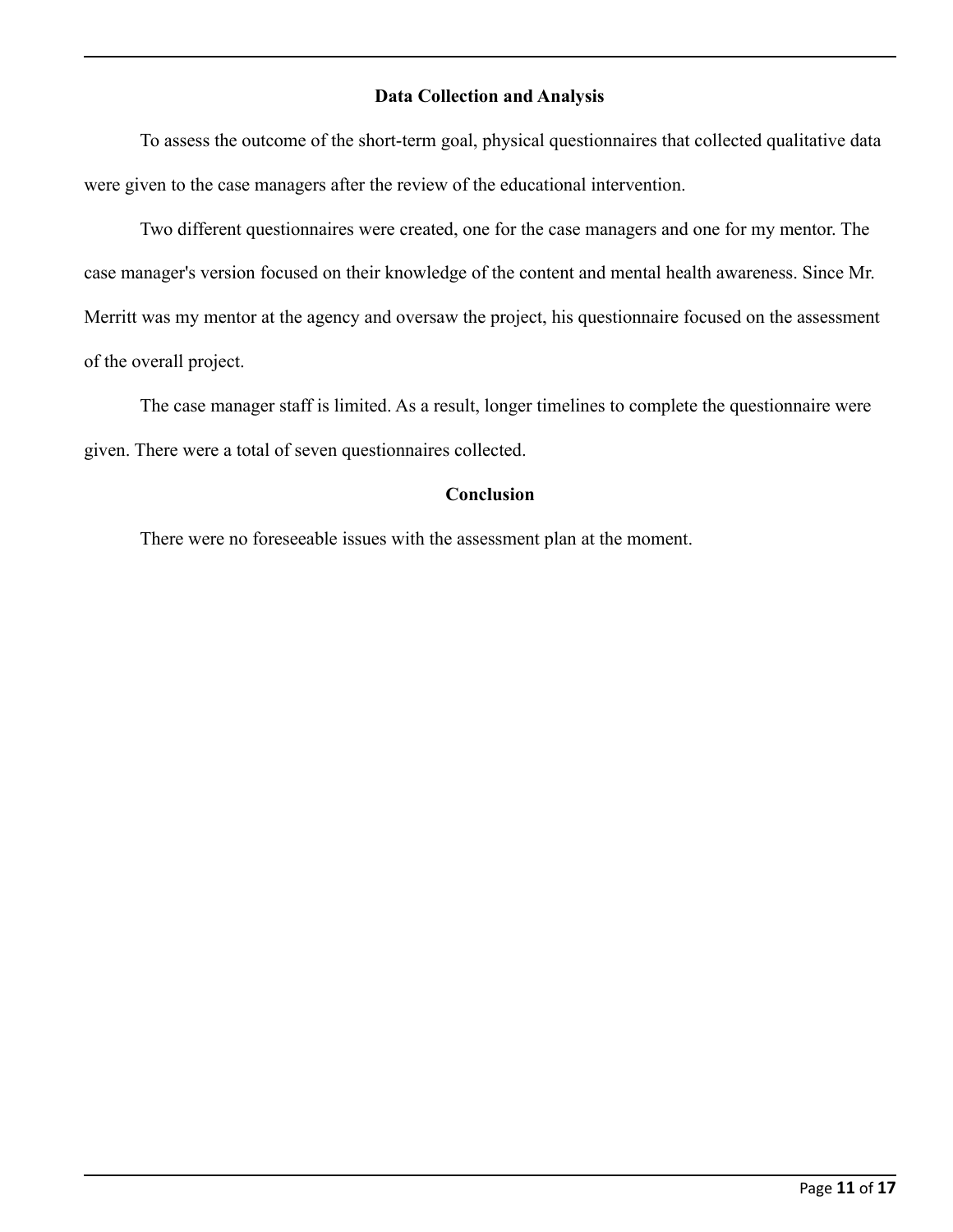#### **Findings, Assessment Results, Recommendations, Conclusions**

#### **Findings**

After reviewing the findings from the project, it is evident that the educational intervention was successful based on the feedback that was received. Four of the five questionnaires stated that they included self-care into their lives, while one stated that they knew very little about the subject. Four out of the five of the case managers stated they were either going to continue self-care. The fifth case manager stated he will embed self-care into his routine.

#### **Assessment Results**

The feedback ranged from very knowledgeable to semi knowledgeable. All case managers had self-care embedded in their lives; some needed a refresher, and others passed on their knowledge. The capstone project has increased the knowledge and awareness of the importance of mental health and self-care awareness. This is the first step in addressing the micro problem at the agency.

#### **Recommendations**

The next step would be expanding on educational intervention. A workshop focusing on mental health and self-care would allow for a more in-depth and interactive experience. Ideally, the workshop would occur every six months to check in with the case manager's mental health. If issues arise during these workshops, then addressing them would be the next step.

## **Conclusion**

The capstone project and the overall time spent at the agency significantly contributed to my professional development. With the capstone project, I increased my knowledge of the importance of taking care of one's mental health among social workers and case managers. Social workers and other health and human service providers witness and experience traumatic experiences with their clients (Salloum et al., 2015). Self-care and mental health support within the agency can assist case managers and social workers in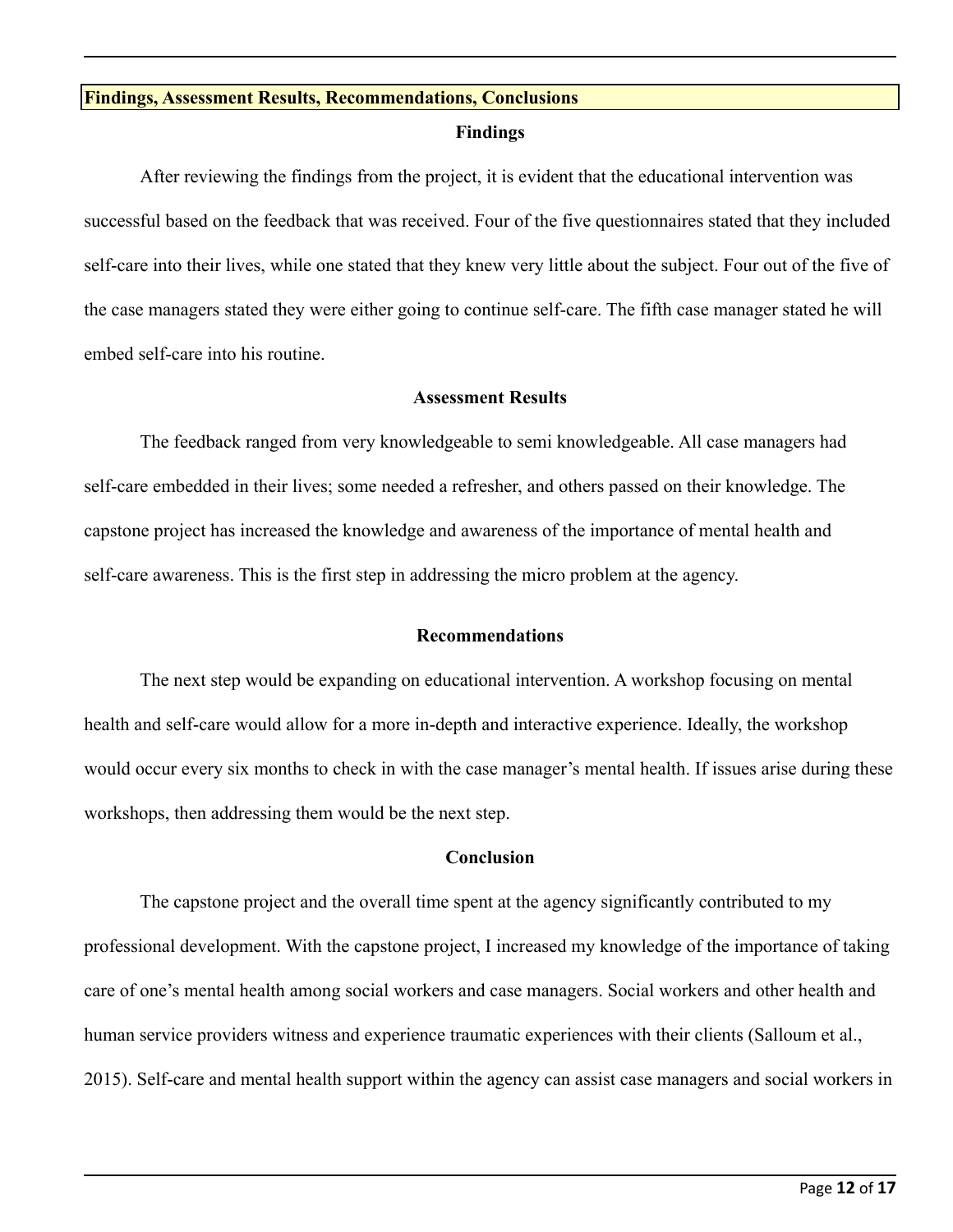their difficult emotional experiences. Throughout my career, I hope to carry this awareness to avoid early work burnout and have the ability to continue to assist marginalized communities.

With the different activities I completed within the agency, I acquired a deeper understanding of health and human services and developed my professional skills such as time management, inter-office communication, and decision making. I was able to see first-hand how the different services are connected and work together to provide the full service needed. One of my main goals was to develop my professional skills, including client interaction and case management. The time spent at the agency assisted me with my growth in these areas.

Ten years from now, I hope to have embedded self-care into my routine due to the knowledge acquired from this project. The knowledge and skills acquired from the three-semester internship and project are significant. Future CHHS interns should take advantage of the learning experience and immerse themselves fully into the experience.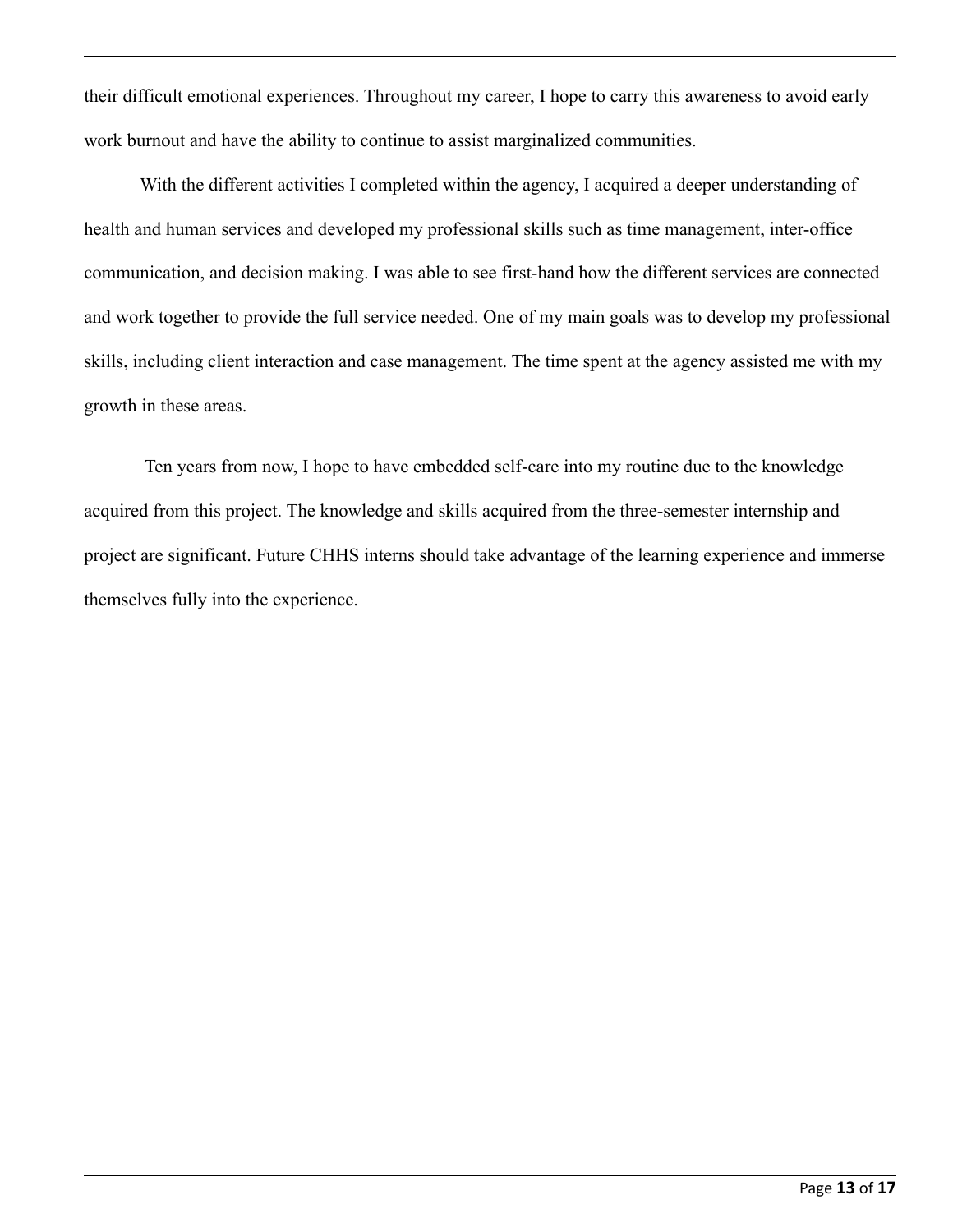*The 2020 annual homeless assessment report (AHAR) to congress*. (2021, January). The U.S. Department of Housing and Urban Development.

https://www.huduser.gov/portal/sites/default/files/pdf/2020-AHAR-Part-1.pdf

American Community Survey. (2021). *Monterey county: Veteran population*. Copyright (c) 2021 by County of Monterey. Retrieved December 12, 2021, from https://www.datasharemontereycounty.org/indicators/index/view?indicatorId=5329&localeId=264&l

ocaleChartIdxs=2|3|5

- Applied Survey Research. (2019). *Monterey county homeless census & survey comprehensive report 2019*. Monterey County Homeless Point-In-Time Census & Survey.
- Ji, J., Kao, D., & Kim, H. (2011). Burnout and physical health among social workers: A Three-Year longitudinal study. *Social Work*, *56*(3), 258–268. https://doi.org/10.1093/sw/56.3.258
- Johnson, H., McGhee, E., & Mejia, M. C. (2021, October 14). *California's population*. Public Policy Institute of California. https://www.ppic.org/publication/californias-population/
- Juda, E. (2021, May 13). *Why Self-Care is vital for social service professionals | simmons online*. University of Buffalo: School of Social Work.

<https://online.simmons.edu/blog/self-care-for-social-service-professionals/>

- Lee, J. J., & Miller, S. E. (2013). A Self-Care framework for social workers: Building a strong foundation for practice. *Families in Society: The Journal of Contemporary Social Services*, *94*(2), 96–103. <https://doi.org/10.1606/1044-3894.4289>
- Murray, A. (2021). *2021 amendments NASW code of ethics: Self-Care and cultural competence*. National Association of Social Workers.

https://www.socialworkers.org/LinkClick.aspx?fileticket=UyXb\_VO35OA%3D&portalid=0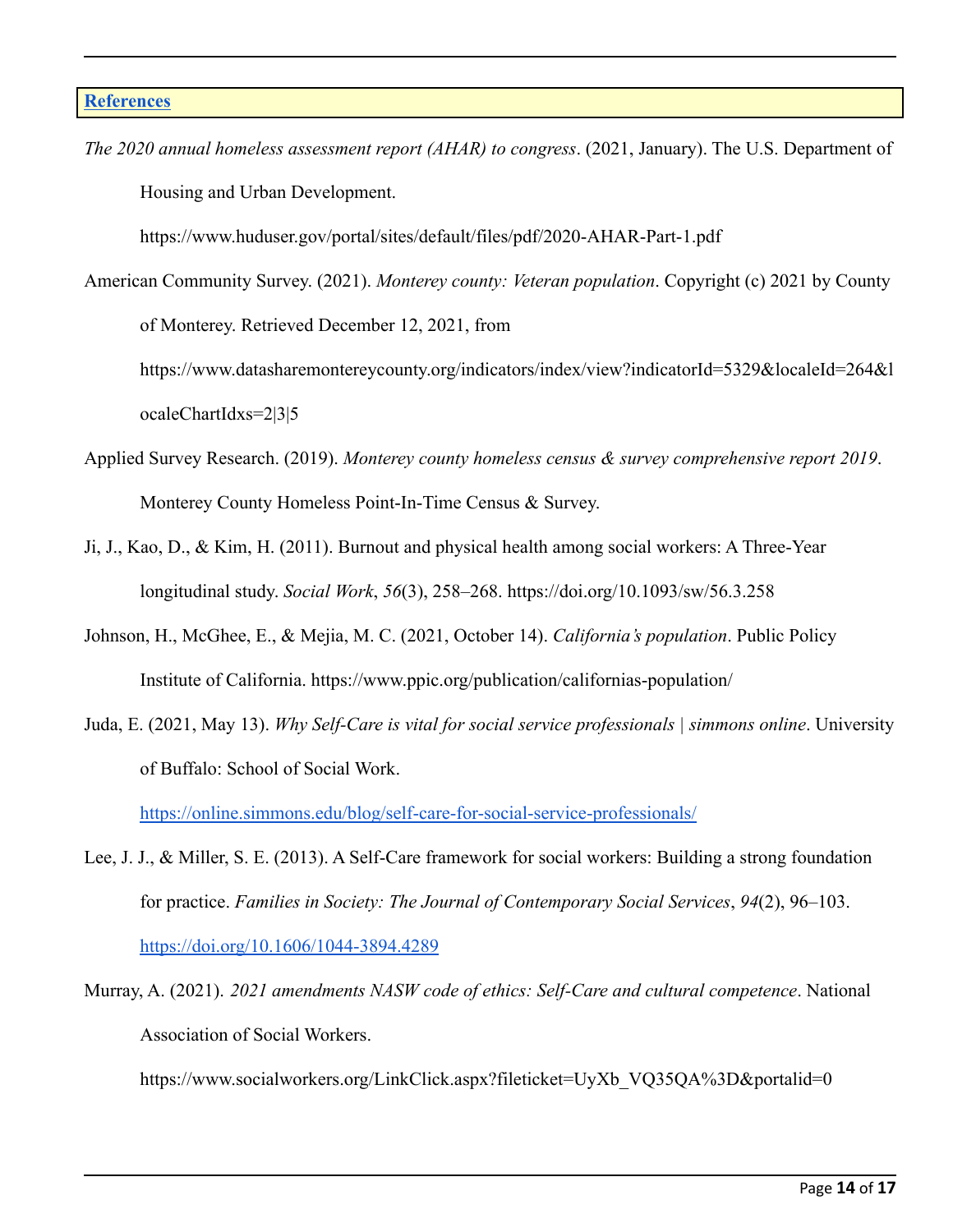PDH Therapy. (2018, June 21). *Do social workers have a higher risk of behavioral health issues?* PDH Academy.

<https://pdhtherapy.com/2018/06/do-social-workers-have-a-higher-risk-of-behavioral-health-issues/>

- Posluns, K., & Gall, T. L. (2019). Dear mental health practitioners, take care of yourselves: A literature review on Self-Care. *International Journal for the Advancement of Counselling*, *42*(1), 1–20. <https://doi.org/10.1007/s10447-019-09382-w>
- Salloum, A., Kondrat, D. C., Johnco, C., & Olson, K. R. (2015). The role of self-care on compassion satisfaction, burnout and secondary trauma among child welfare workers. *Children and Youth Services Review*, *49*, 54–61. <https://doi.org/10.1016/j.childyouth.2014.12.023>
- Seth, S. (2019, October 29). *Does anyone care about the mental health of social workers?* Healthline. https://www.healthline.com/health/mental-health/social-workers-mental-health#4
- Smullens, S. (2019, July 17). *What I wish I had known: Burnout and Self-Care in our social work profession*. SocialWorker.Com.

https://www.socialworker.com/feature-articles/field-placement/What I\_Wish\_I\_Had\_Known\_Burno ut and Self-Care in Our Social Work Profession/

US Department of Housing and Urban Development. (2017, December). *2017 AHAR: Part 1 - PIT estimates of homelessness in the U.S.* HUD Exchange. [https://www.hudexchange.info/resource/5639/2017-ahar-part-1-pit-estimates-of-homelessness-in-the](https://www.hudexchange.info/resource/5639/2017-ahar-part-1-pit-estimates-of-homelessness-in-the-us/)

[-us/](https://www.hudexchange.info/resource/5639/2017-ahar-part-1-pit-estimates-of-homelessness-in-the-us/)

Veterans Transition Center. (n.d.). <https://www.vtcmonterey.org/>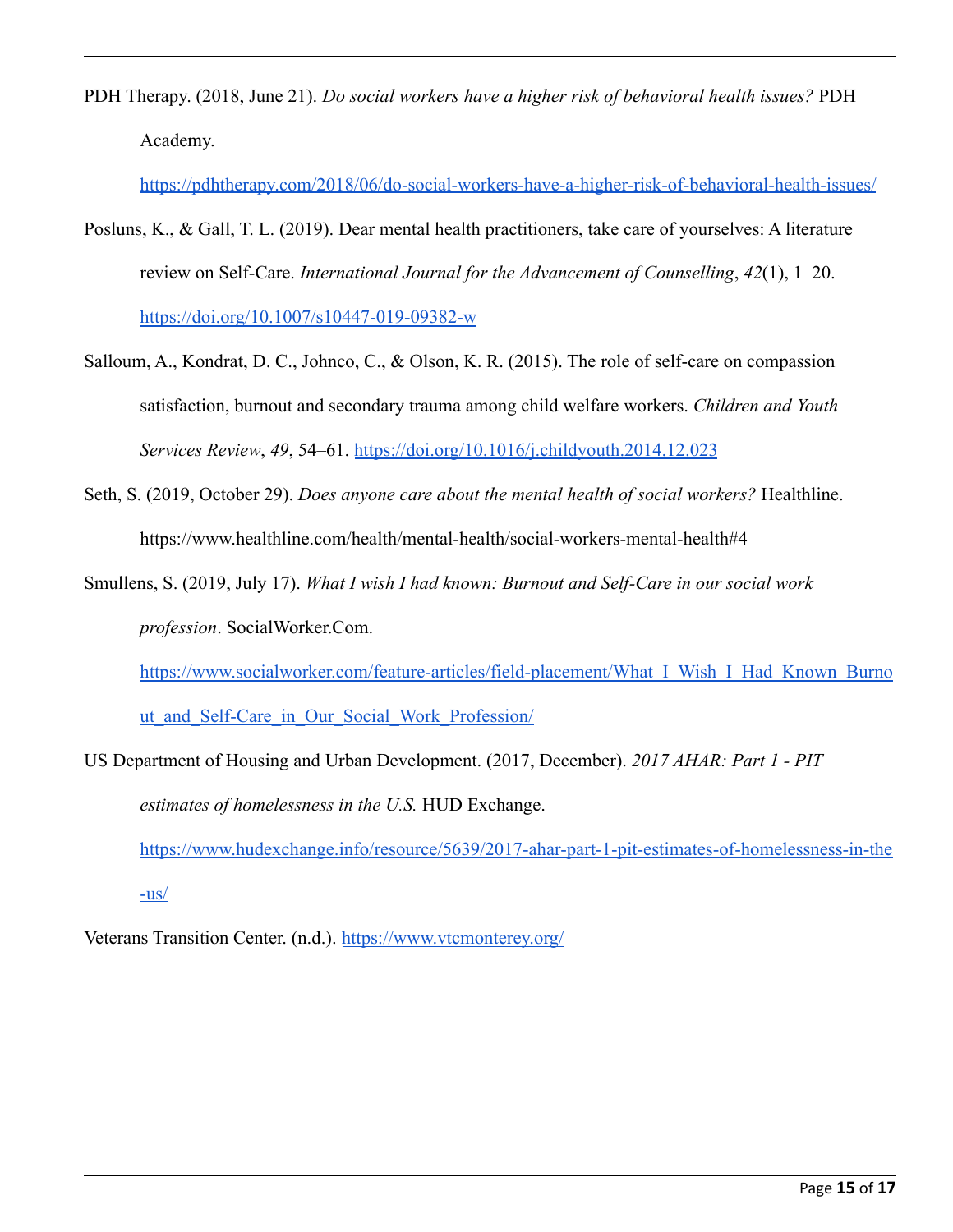## **Appendix**

## **Appendix A**

Mentor Questionnaire

- 1. What was your initial reaction to the concept of the project?
- 2. Do you believe it is important to have mental health support within the agency?
- 3. Did the project increase your knowledge about the importance of your mental health? If not, why so?
- 4. What are your overall thoughts on the project idea? Explain.

## **Appendix B**

Case Manager Questionnaire

1. Prior to reading the self-care binder did you have knowledge about the high rates of early work burnout in managers/social workers?

2. What information or stress methods from the self-care binder interested you?

3. Would you use any of the stress managing methods during the span of your career?

4. What stress managing methods do you currently use? (healthy or unhealthy)

5. Prior to reading the self-care binder did you care for your mental health in a healthy way? Please provide an example.

6. After reading the self-care binder will you incorporate stress methods into your daily life? Why or why not?